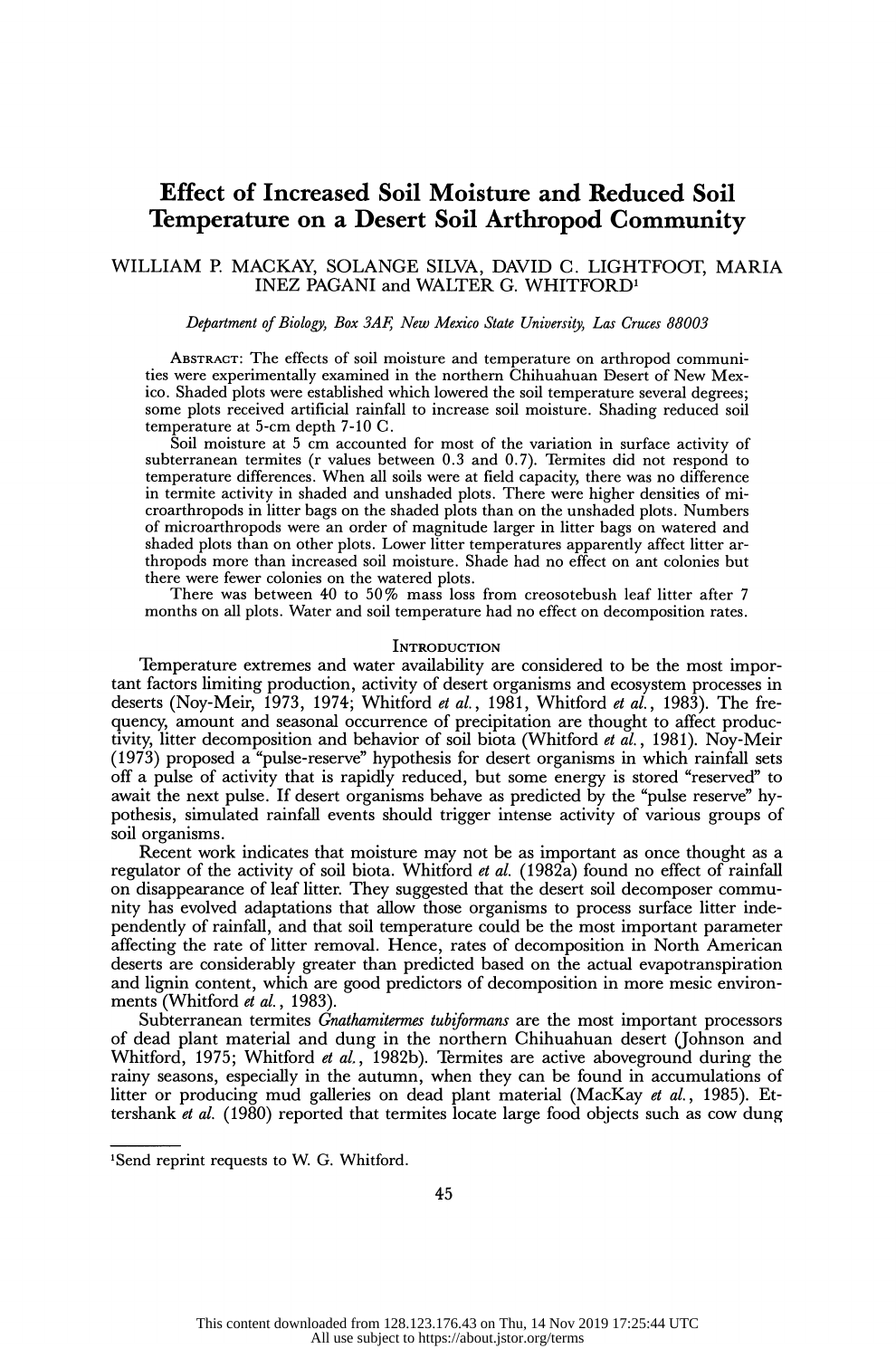pats and Yucca spp. logs by sensing the thermal shadows in the soil that are produced by such objects on the soil surface. Whitford *et al.* (1982b) found that termites build gal leries on scattered food items at the end of the summer rainy season. Ants capture ter mite workers on the soil surface in midsummer (Whitford, 1978; Whitford et al., 1980), and one of us (WGW) has found termite workers in surface litter accumulations on a number of occasions. However, available data were insufficient to predict surface activ ity of subterranean termites on the basis of soil moisture and soil temperature. We, therefore, designed a study in which we manipulated both soil temperature and mois ture to provide the data for predicting surface activity of termites and to examine the ef fects of these factors on the activity of other groups of Chihuahuan desert soil arthro pods.

#### STUDY AREA

 The study was conducted on the LTER (Long Term Ecological Research) Jornada site located 40 km NNE of Las Cruces, Dona Ana Co., New Mexico. The vegetation is sparse, consisting of annual plants (*Erigonium trichopes* Torr., *E. abertianum* Torr. etc.), perennials (Baileya multiradiata Harv. and Gray), sub-shrubs (Zinnia grandiflora Nutt., Xanthocephalum sarothrae (Pursh) Shinners) and a few shrubs (Larrea tridentata (DC) Cov.). The long-term average annual precipitation is 210 mm, 55% of which occurs during July-September as convectional storms (Whitford et al., 1982a). Summer maximum air temperatures average 40 C and winter air temperatures regularly fall below 0 C (Whit ford et al., 1982a).

## **METHODS**

Experimental design. - We established four plots, each  $3.5$  m by  $12.5$  m, at the end of May 1983. Two of the plots were shaded by suspending three layers of dark green nylon netting approximately 0.2 m above the soil surface to reduce solar insolation. A sprin kler system was constructed to water one of these plots. A similar sprinkler system was used to water one of the unshaded plots. The second unshaded plot served as the con trol. This provided a complete factorial design of an unmodified control, a shaded plot, shade + water plot and a water only plot. No large shrubs were present in the plots which would provide shade.

 The watered plots received approximately 12 mm of water per irrigation at irregular intervals throughout the summer. We buried two Westcor soil psychrometers in each plot at 5 cm and 15 cm depths. The psychrometers contain thermocouples for measur ing soil temperature in addition to soil moisture tension. The dates and amounts of ar tificial and natural rainfall are presented in Table 1.

*Termite activity.*  $-A$  grid of 96 points (4 x 24 ca. 0.5 m apart) was laid out in each of the plots. A 12.5-cm-diam tin can was pressed to approximately 6-cm depth at each of the points and the soil inside the can removed. Approximately 50 g of mixed dead plant litter (senescent stems and leaves of Baileya multiradiata, Erioneuron pulchellum and Larrea tridentata) were placed in each of the resulting depressions (Whitford et al., 1982b). Suffi cient litter to provide a 3- to 4-cm layer was pressed into each depression to provide a compost layer of suitable food.

 Eight depressions were checked at each sampling time in random order for termite activity, 2 or 3 days after watering. The litter was removed from each depression and the numbers of termites in and under the litter were recorded. The litter was replaced and the depressions marked to exclude them from further examination. At the same time, temperature and humidity readings were taken under the litter bags (in 1984) us ing a humidity probe, and at the 5-cm and 15-cm depths (both years) of all plots using a HR-33T dew point microvoltmeter (Westcor Inc.). Measurements were made at 2-hr intervals for 12 or 24 hr. The litter was removed and replaced with fresh litter at the end of each sampling period. We assume that surface activity reflects the relative density of termites in each of the plots.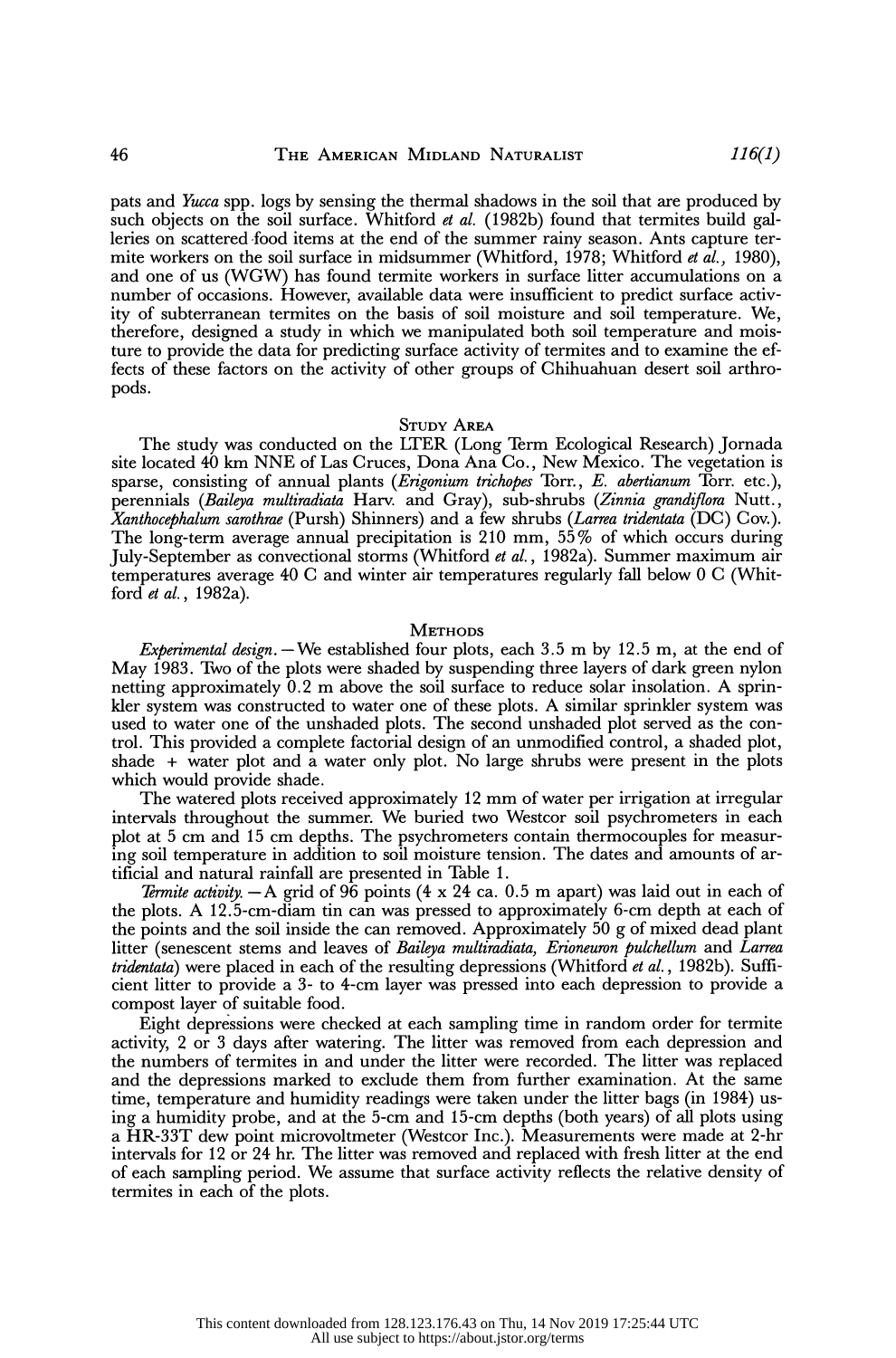Solar insolation was measured with a pyrohelimeter placed in the plots. The instru ments took readings at ca. 20 cm above the soil surface.

Microarthropod densities and decomposition rates.  $-$ Thirty fiberglass-mesh litter bags (see Santos et al., 1984, for details) containing 10 g of fresh air-dried creosotebush (Larrea *tridentata*) leaf litter were placed on the soil surface in each of the four plots on  $30$  June 1983. The bags were retrieved at 0800 MST 30, 90 and 180 days after placement in the field. Microarthropod populations in the litter bags were estimated by placing the litter into modified Tullgren funnels, followed by heat extraction into water for 72 hr (Santos *et al.*, 1978). The litter was then oven-dried (60 C for 72 hr) and burned in a muffle fur nace at 600 C for 8 hr to determine organic matter content by mass loss. Since the bags were infiltrated with various quantities of mineral soil, it was necessary to correct the dry masses of litter. The following equation, modified from Santos and Whitford (1981), was used to calculate the percent mass remaining:

$$
\% \mathbf{r} = \frac{\mathbf{F}((\mathbf{A}\text{-CI})/\mathbf{S})}{\mathbf{I}} \times 100
$$

where  $\%$  r = Percent of organic mass remaining

- $I = Dry$  weight (dried 72 hr at 60 C and corrected for handling error based on 10 samples)
- C = Inorganic (ash) content of litter as a proportion of 1.
- $S = Inorganic (ash) content of soil under bags as a proportion of 1.$
- $A = Ash$  weight after burning in the muffle furnace.
- $F =$  Final dry weight of each sample after collection
- Si = Estimated inorganic content of the soil (mean of 10 muffled soil samples)

*Effect on ant populations.*  $-$  Nests of the five most common ant species, *Pheidole xerophila* Wheeler, Ph. rugulosa Gregg, Ph. militicida Wheeler, Pogonomyrmex (Pogonomyrmex) desertorum Wheeler and P. (Ephebomyrmex) imberbiculus Wheeler were tagged in each of the plots before the experiment was begun (14 June 1983). On 2 November 1983 the nests were recounted and retagged and the numbers of inactive nests and new nests were re corded.

| Date          | Water application | Natural rain |  |
|---------------|-------------------|--------------|--|
| 7 June        | 2.4               |              |  |
| 8 June        | 1.2               |              |  |
| 14 June       | 1.2               |              |  |
| 4 July        | 1.2               |              |  |
| $18$ July     | 1.2               |              |  |
| 7 August      |                   | 0.2          |  |
| 10 August     |                   | 0.1          |  |
| 22 August     | 1.2               |              |  |
| 25 August     |                   | 2.2          |  |
| 26 August     |                   | 0.3          |  |
| 9 September   |                   | 1.7          |  |
| Mid-September | 1.2               |              |  |
| 30 September  |                   | 0.8          |  |
| 3 October     |                   | 1.6          |  |
| 6 October     |                   | 0.4          |  |
| 10 October    | 1.2               |              |  |

TABLE  $1.$  -The application of water and the natural rainfall occurring in 1983 on the experimental plots in cm of precipitation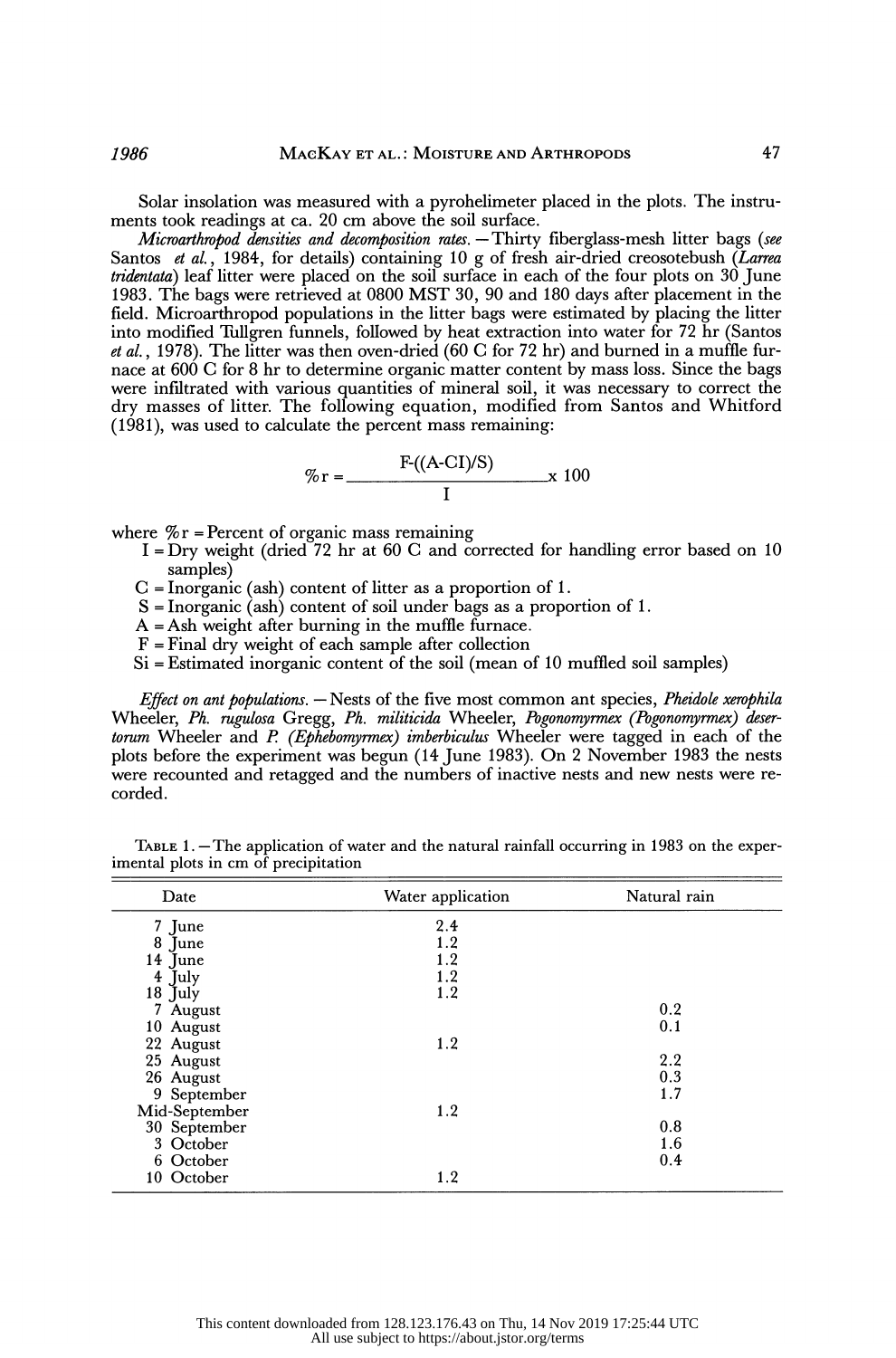#### **RESULTS**

Soil temperature and moisture. - Shading by nylon netting reduced the solar insolation by ca.  $42\%$  (Fig. 1). During the day this resulted in a 7-10 C reduction in soil tempera ture at the 5-cm depth in the watered plots and a 4-12 C reduction at the 5-cm depth in the unwatered plots (Fig. 2). The watered plots were usually a few degrees cooler than the unwatered plots (Fig. 2). Soil moisture at the 5-cm level was increased to field ca pacity on the watered plots; unwatered plots remained dry. The shaded unwatered plot was slightly dryer than the control plot in the morning (Fig. 2), suggesting that the ny lon netting reduced the amount of condensation or dew deposition.

Termite activity.  $-$  The effects of shading and water addition on termite activity were tested on 3 days at 2-hr intervals during all hours of the day in 1983 and 2 days at 0800- 0900 MST in 1984. In June 1983, the unwatered soils were at  $-45$  to  $-60$  bars ( $-4$ to  $-6$  MPa); the water-treated soils were at field capacity (Fig. 2). At midday the tem peratures were reduced ca. 6-10 C at the 5-cm depth and 2-5 C at the 15-cm level in the shaded plots. Multiple linear regression analysis demonstrated that soil moisture at the 5-cm depth was the only parameter affecting termite activity and accounted for a large portion of the variation  $(r = 0.68, p < 0.01$  in June 1983,  $r = 0.56, p < 0.01$  in July 1983,  $r = 0.32$ ,  $p < .05$  in May 1984). The experiment was repeated on 12 October when all four plots were at field capacity (Fig. 2). At midday the control plot was 4.5 C above the shade plots at the 5-cm level. The watered plot was 6.5 C above the water plus shade plot. None of the treatments had a significant effect on termite activity.

 The equations developed from the multiple regression analysis were used to predict the point at which the soils were too dry for aboveground activity of the termites. The



 Fig. 1. -A comparison of the solar insolation in the control (A) and shaded plots (B), based on tracing of a pyrohelimeter in June 1983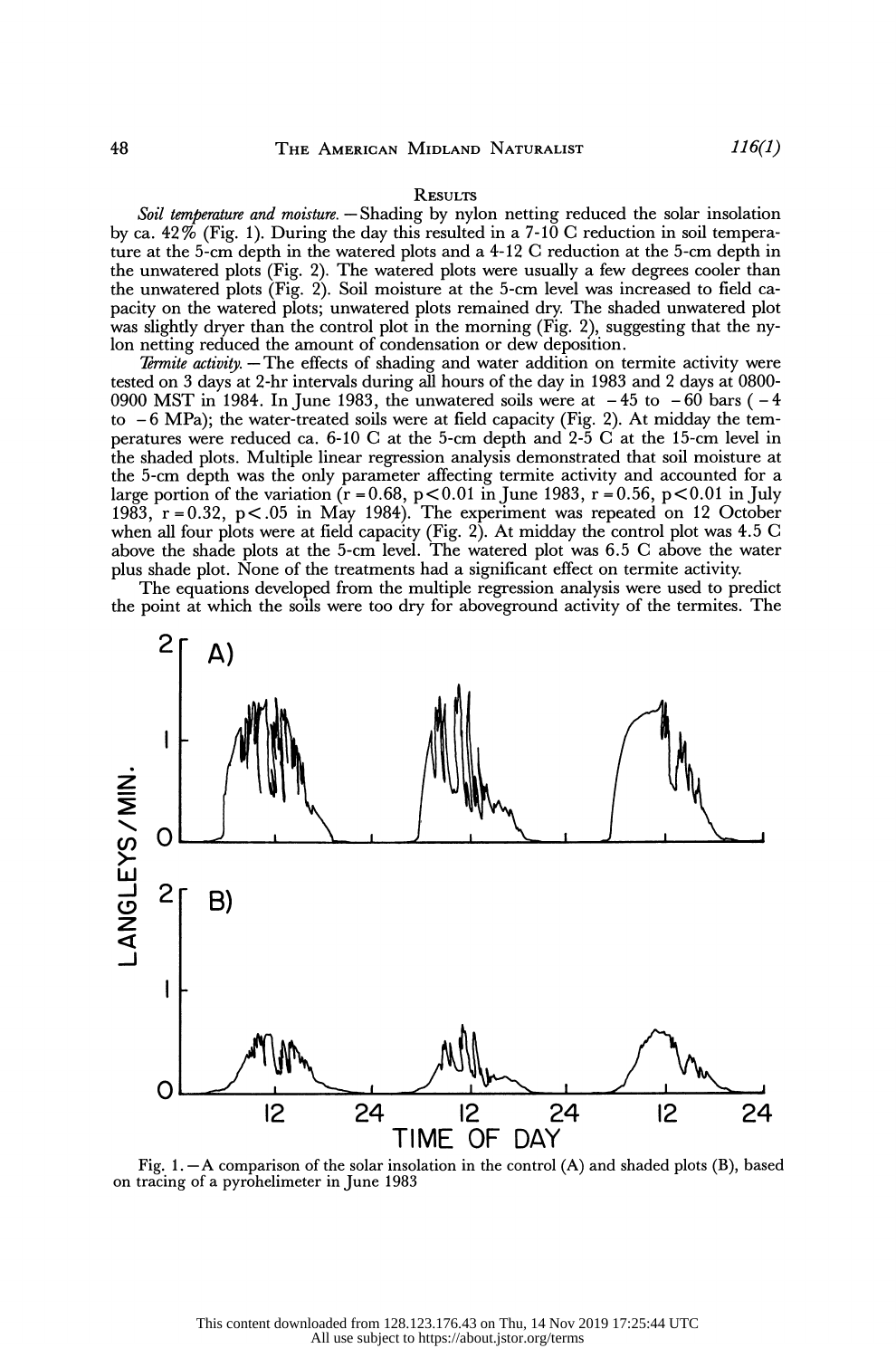

Fig. 2. - Modification of soil temperature and soil moisture at the 5-cm level in the experimental plots on three separate dates during 1983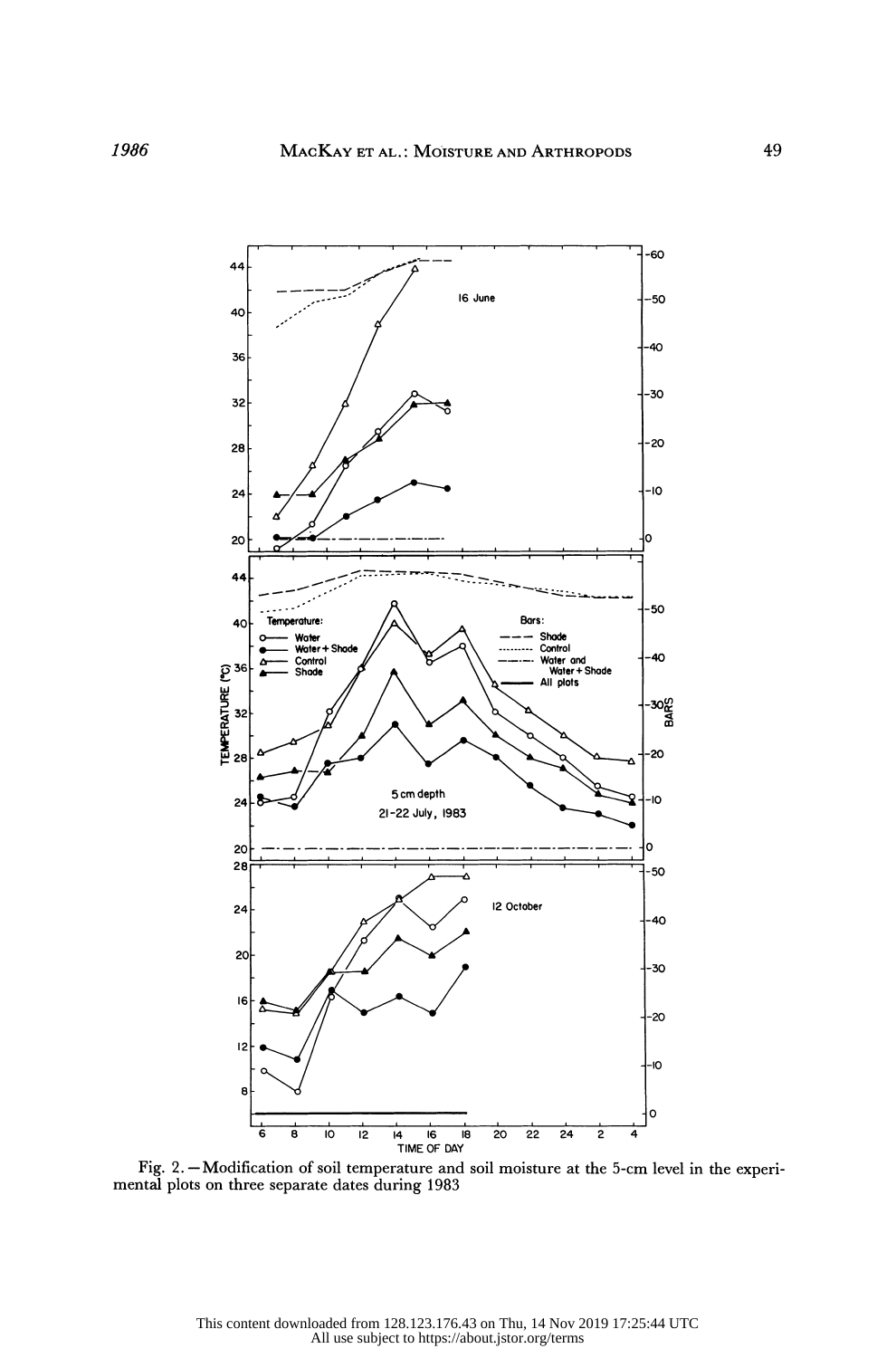equation for June 1983 was:  $Y = -0.06X + 3.35$ ; for July 1983:  $Y = -0.05X + 3.05$ ; and for May 1984:  $Y = -0.04X + 1.81$ . We let  $Y = 0$  to solve for X. We predicted that termites should stop aboveground foraging when the soil moisture  $(X \pm sD)$  is less than  $-5.4 \pm 0.2$  MPa.

 Termites were more active at night and early morning than at midday (Fig. 3). This was true in the watered plots during the summer months of June and July (Fig. 3). In



Fig. 3. - Diurnal surface termite activity in litter depressions in the experimental plots on 17 June, 21-22 July and 12 October 1983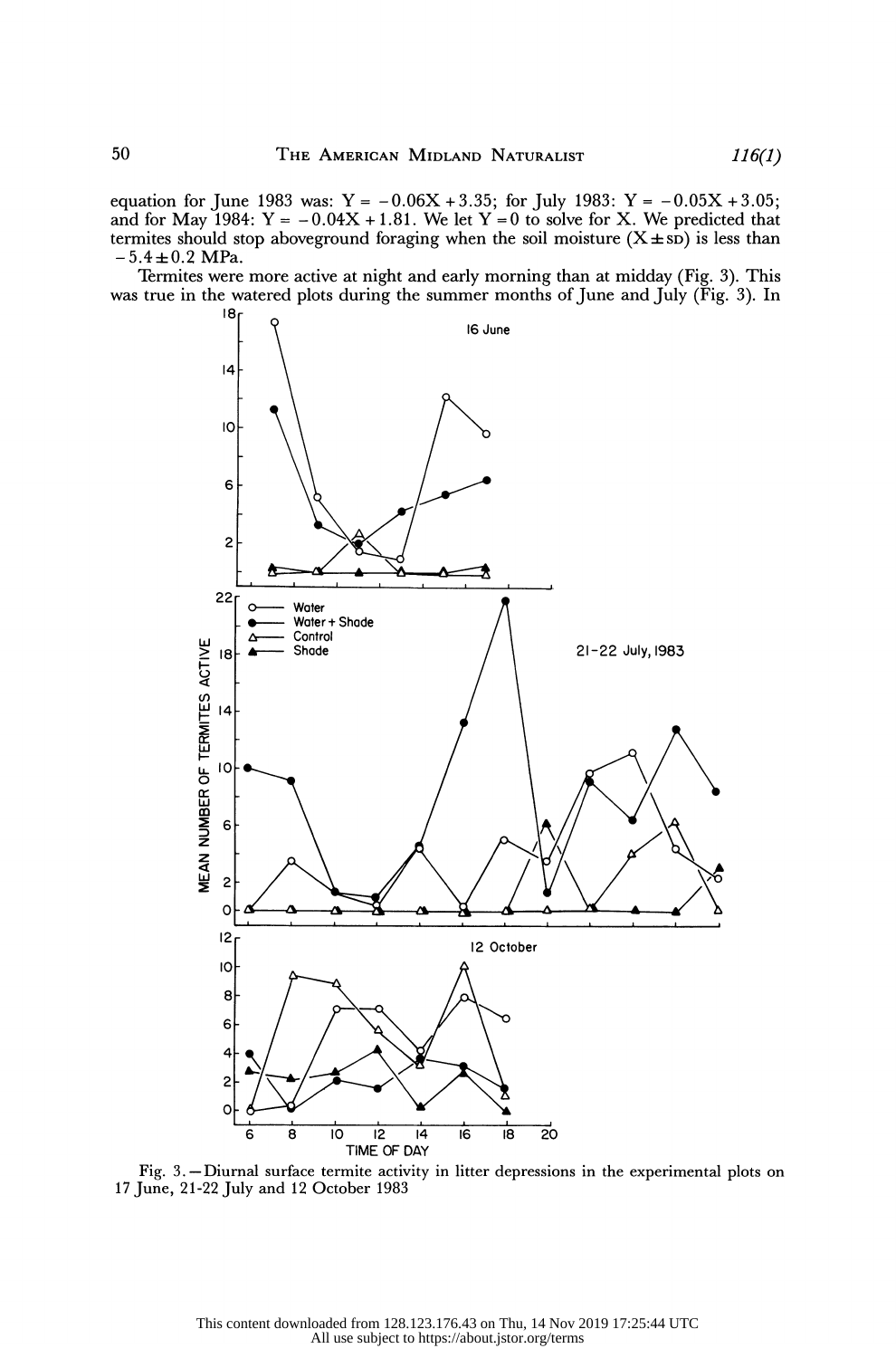October, the termites in the unshaded plots appeared to be more active, although tem peratures at that time had no significant effect on their activity.

Microarthropod activity and decomposition rates.  $-$  Very few microarthropods were col lected in August 1983 and January 1984, and it is thus impossible to discuss treatment effects on those days. In contrast, large numbers were collected on 3 October 1983 (Ta ble 2). Two-way ANOVA comparisons of the numbers of individuals of each taxa found in the bags of the treatments indicated numerous significant treatment effects. Compar isons, made within each of the taxa using Duncan's multiple range test, indicate differ ences between the shade plus water and the other plots (Table 2). In most cases, there were no significant differences in the numbers of individuals or taxa in litter bags on the control and watered plots. Litter bags in the control plot had significantly more cunax ids and collembolans than did the watered plot. Litter bags in the shade plot had signifi-

TABLE 2. - Mean numbers of microarthropods collected from creosote litter bags in the ex perimental plots 96 days after the bags were placed in the field (3 October 1983). The data are based on 10 replicate bags from each of the four plots. Only those taxa with more than 50 indi viduals in total were compared. C = control, W = water, S = shade, W + S = Water and Shade. The data were analyzed using one-way ANOVAS and the means were compared using Dun can's Multiple Range Test. The treatments with different letters (a-d) are significantly different

| at the 5% level. $p =$ predator, f = fungivore, d = detritivore |                  |                  |                   |                   |  |  |
|-----------------------------------------------------------------|------------------|------------------|-------------------|-------------------|--|--|
| Taxon                                                           | $\mathbf C$      | W                | S                 | $W + S$           |  |  |
| Class Arachnida                                                 |                  |                  |                   |                   |  |  |
| Subclass Acari                                                  |                  |                  |                   |                   |  |  |
| Suborder Mesostigmata                                           |                  |                  |                   |                   |  |  |
| Rhodacaridae (p)                                                | $\mathbf{0}$     | 0.2              | $\mathbf{0}$      | $\bf{0}$          |  |  |
| (unknown genus)                                                 |                  |                  |                   |                   |  |  |
| Suborder Prostigmata                                            |                  |                  |                   |                   |  |  |
| Anystidae (p) Chaussieria (?)                                   | $\mathbf{0}$     | 0.6              | $\mathbf{0}$      | 0.6               |  |  |
| Bdellidae (p) Spinibdella sp.                                   | 0.1              | 0.2              | 1.4               | $\mathbf 0$       |  |  |
| Caligonellidae (p) Calligonella sp.                             | 0.2              | 0.3              | 0.2               | $\boldsymbol{0}$  |  |  |
| Cunaxidae (p) Cunaxa sp.                                        | 1.0 <sup>b</sup> | 0.2 <sup>c</sup> | 0.8 <sup>b</sup>  | 7.1 <sup>a</sup>  |  |  |
| Eupodidae (f) Eupodes sp.                                       | $16.9^a$         | $15.7^a$         | $14.4^a$          | $31.1^a$          |  |  |
| Nanorchestidae (f,d)                                            | $3.3^a$          | $1.2^a$          | 0 <sup>a</sup>    | 1.6 <sup>a</sup>  |  |  |
| Speleorchestes sp.                                              |                  |                  |                   |                   |  |  |
| Pygmephoride (f,d) Siteroptes sp.                               | 2.8 <sup>c</sup> | 5.4 <sup>c</sup> | 20.7 <sub>b</sub> | $212.0^a$         |  |  |
| Raphignathidae (p) (unknown genus)                              | 0.3              | $\bf{0}$         | 0.2               | 0.3               |  |  |
| Stigmaeidae (p) Stigmaeus sp.                                   | $\bf{0}$         | $\bf{0}$         | $\mathbf{0}$      | 1.5               |  |  |
| Tarsonemidae (f,d) Tarsonemus fusarii                           | 0 <sup>b</sup>   | 0 <sup>b</sup>   | 0 <sup>b</sup>    | $54.0^a$          |  |  |
| Trombidiidae (p) (unknown genus)                                | $\mathbf{0}$     | 0.7              | 0.1               | 0.9               |  |  |
| Tydeidae (f) Tydeus spp.*                                       | $6.6^{b}$        | 3.9 <sup>b</sup> | 12.7 <sup>b</sup> | $85.4^{\circ}$    |  |  |
| Suborder Astigmata                                              |                  |                  |                   |                   |  |  |
| Acaridae (f,d) (unknown genus)                                  | 0.2              | 0                | $\mathbf{0}$      | $\mathbf{0}$      |  |  |
| Subclass Pseudoscorpiones                                       | 0.1              | 0.8              | $\bf{0}$          | $\theta$          |  |  |
| Class Insecta                                                   |                  |                  |                   |                   |  |  |
| Collembola (f,d)                                                | 1.7 <sup>c</sup> | 0.7 <sup>d</sup> | $5.6^{b}$         | 17.2 <sup>a</sup> |  |  |
| (F. Isotomidae, F. Entomobryidae)                               |                  |                  |                   |                   |  |  |
| Psocoptera (f,d) (F. Liposcellidae)                             | 1.7 <sup>c</sup> | 2.8 <sup>c</sup> | $29.5^b$          | $51.5^a$          |  |  |
| Totals of Means                                                 | 34.9             | 32.7             | 85.6              | 463.2             |  |  |

\*Possibly two species present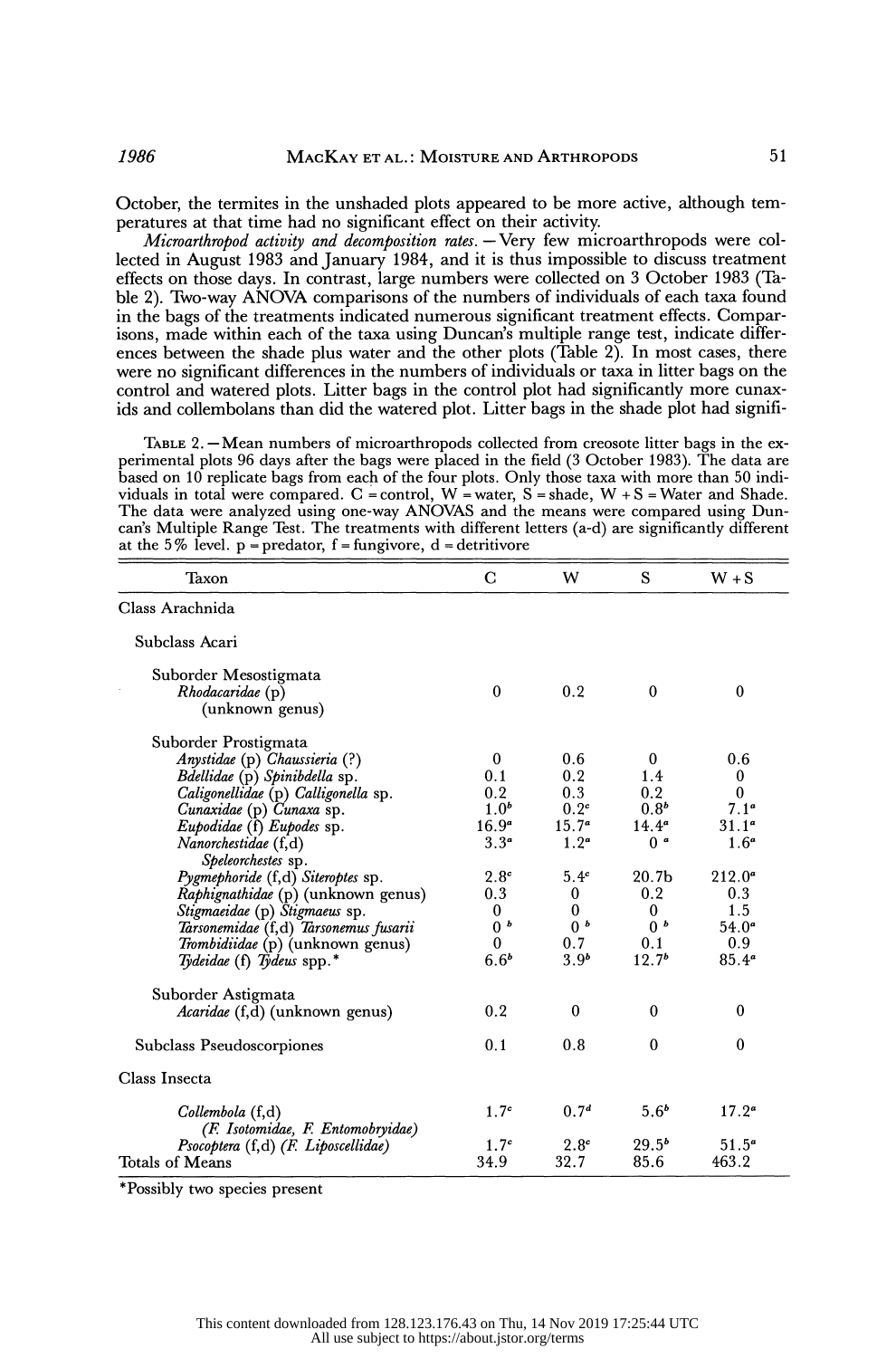cantly more Pygmephoridae, Collembola and Psocoptera than the control and watered plots. Litter bags on the water plus shade plot had significantly more individuals of six taxa then litter bags on all of the other plots. The total number of microarthropods col lected in the  $W + \overline{S}$  plot was over an order of magnitude greater than the numbers col lected in the control plot. Tarsonemid mites were found only in litter bags from the  $W + S$  plots.

 We attempted to divide the microarthropods into two groups: predators and fungivores/detritivores. This was difficult as little is known about mite ecology (Krantz, 1975). For example, we placed the tydaeid mites in the fungivore detritivore group al though they have also been reported to prey on bacteriophagous nematodes (Santos and Whitford, 1981). We also placed the Collembola in the same group, although they also feed on algae, microorganisms and living vegetation (Santos and Whitford, 1981). With that caveat in mind, we conclude that most of the microarthropods were fungivores/ detritivores (Fig. 4). We collected a mean of over 450 such microarthropods per litter bag on the  $W + S$  plot compared to less than 100 per bag from the other three plots.

 Microarthropods and termites are considered to be important in the decomposition of litter in deserts, although *Gnathamitermes tubiformans* prefers other types of litter over creosotebush litter (Fowler and Whitford, 1980; Santos and Whitford, 1981; Whitford et al., 1983). Thus, one might expect that the litter in the  $W + S$  plot would have the high est rate of mass loss. This was not the case in our experiment. An analysis of covariance comparison (after an angular transformation of the data) of the slopes showed no signif icant difference between any of the treatments and the control. The percent organic material remaining in the litter bags dropped to between 50 and 60% after 7 months in the field (Fig. 5).

Effect on ant populations.  $-$  We expected that shade would reduce the soil temperature and induce the ants to move their nests. We compared the treatments to the control us-



Fig.  $4.$  -Comparison of the functional groups of mites in the experimental plots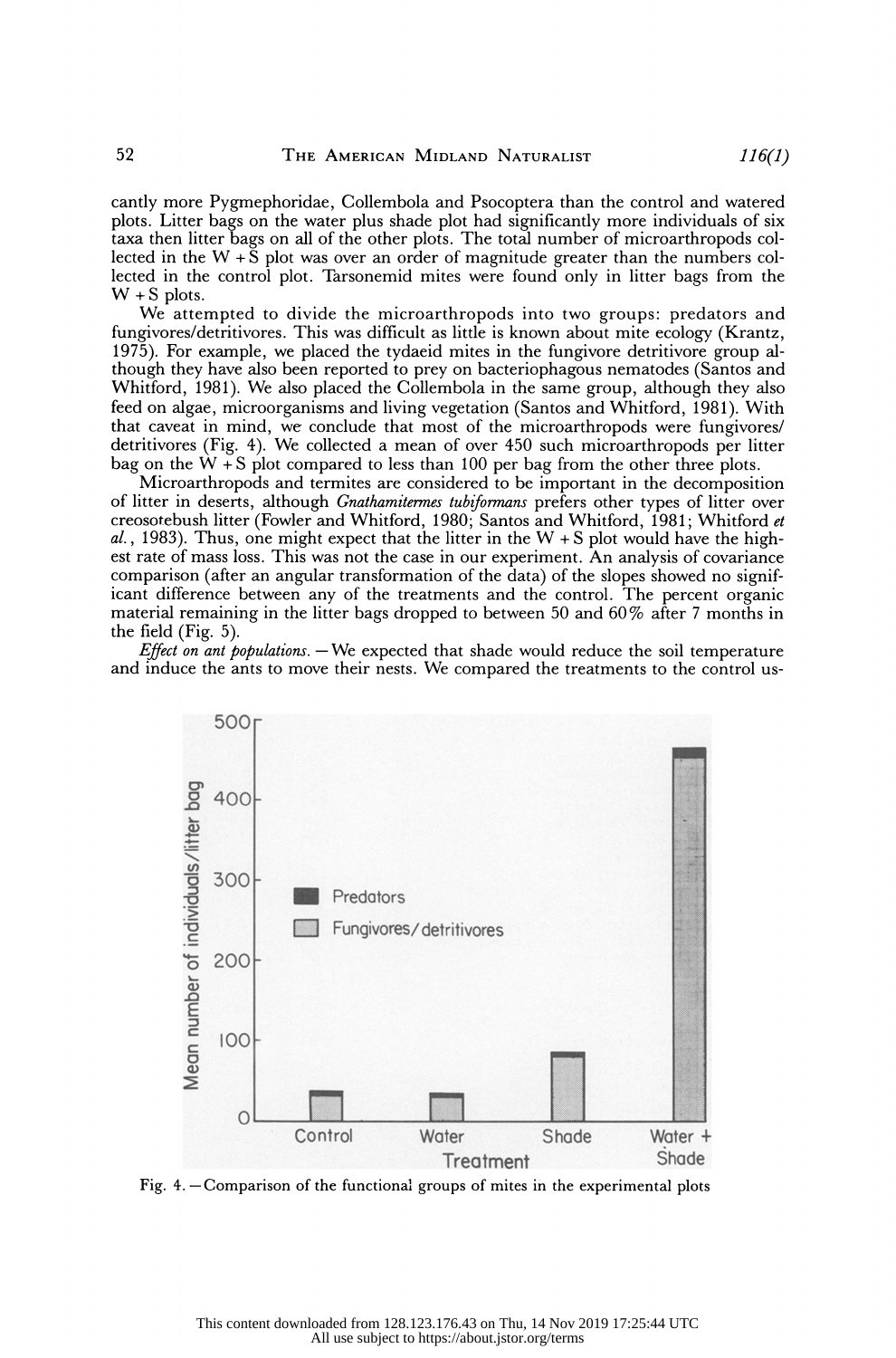ing chi square (Table 3). Shade had no effect on the five species. The watering treat ments considerably reduced the numbers of nests in the plots.

 Our analysis indicated that increased soil moisture had no significant effect on the microarthropod population (Table 2). This is contrary to other reports that mi croarthropod abundance in surface leaf litter is increased with increased moisture con tent (Whitford et al., 1981). We were able to collect sufficient microarthropods only on 3 October 1983, a date which coincided with a natural rain event and which was also pre ceded by a period of rainfall leading up to the collection time (Table 1). Increased mois ture may have led to an increase in microarthropods in the litter prior to the actual sampling date. Both temperature and moisture may interact to generate the observed results. A control plot that received no moisture (artificial or natural) would be needed to separate the effects of these two factors. Our data (Table 3) support the observation that temperature is the most important factor limiting the activity of microarthropods. We found more microarthropods in the  $S+W$  plot (Fig. 4) than we expected, but this may have been a result of a further reduction in temperature due to the evaporation of water (Fig. 2) and not directly an effect of moisture.

## **DISCUSSION**

 The soil moisture at the 5-cm level was the only factor that significantly influenced aboveground foraging activity in the termite Gnathamitermes tubiformans. Other workers have suggested that aboveground foraging in subterranean termites is exogenously con trolled by both soil temperature and moisture conditions (Badawi et al., 1984; Haverty et al., 1974; Haverty and Nutting, 1976; LaFage et al., 1976; Ueckert et al., 1976). We expected reduced soil temperature to increase aboveground activity because the de crease in soil temperatures in the autumn is accompanied by increased termite activity (Whitford *et al.*, 1983). However, G. tubiformans did not respond to the soil temperature difference observed in this study. We expected termites to respond to moisture, since the integument of subterranean termites is thin and delicate and may be susceptible to loss of body moisture through evaporation (Ueckert et al., 1976). Soil temperature may act like an on-off switch in spring and autumn. From studies of termite activity at surface baits, we know that when temperatures of the upper 5 cm drop to near freezing, termite surface feeding ceases and does not resume until soil temperatures remain above freez ing (Johnson and Whitford, 1975). However, when soil temperatures are favorable, soil moisture is the factor regulating activity in surface litter accumulations. Apparently, late summer precipitation is the factor which stimulates an increase in aboveground ac tivity of termites.



Fig. 5. - The results of the decomposition of creosotebush (Larrea tridentata) litter in fiberglass-mesh bags in the experimental plots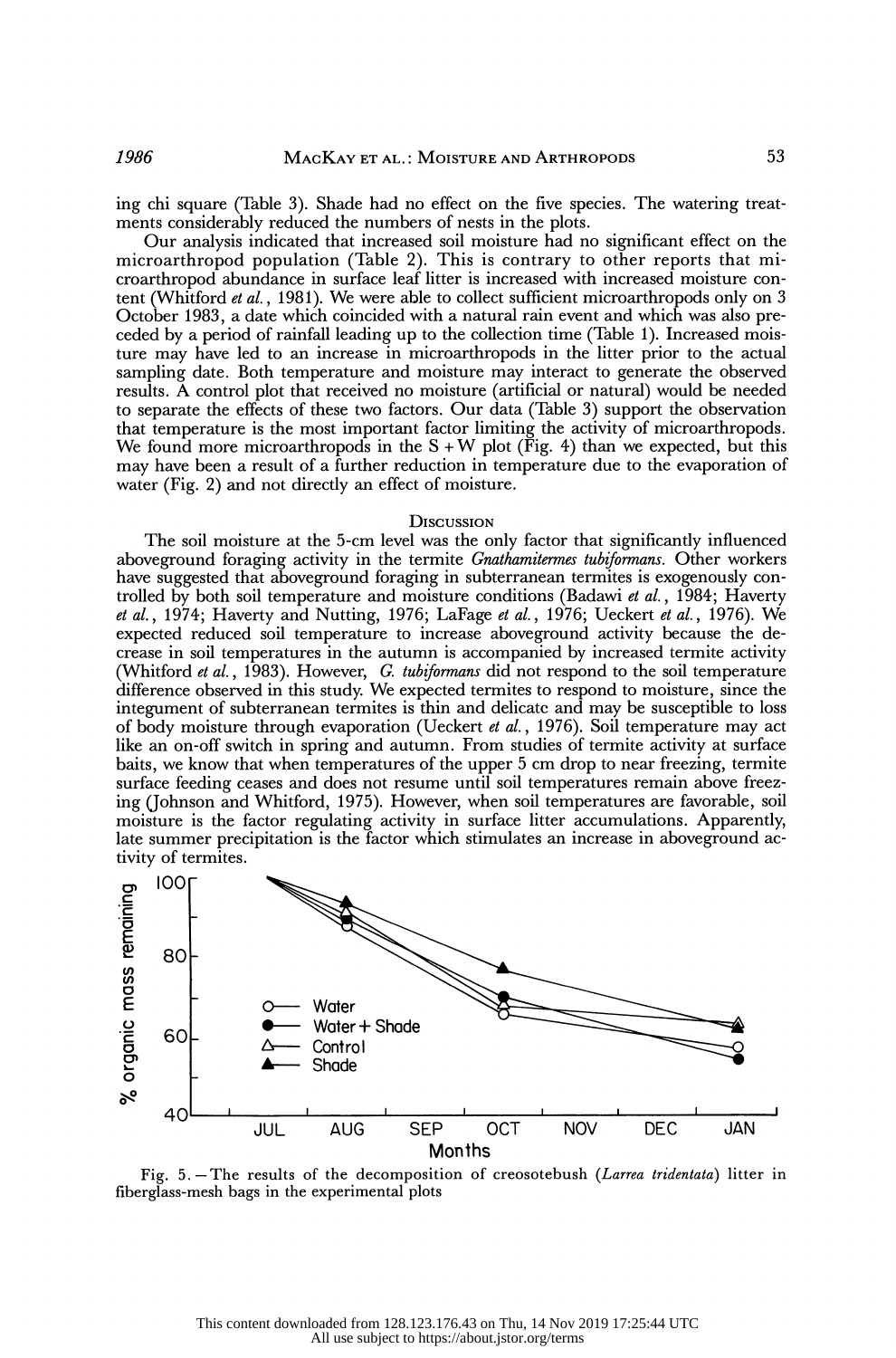Our data suggest that reduced soil temperature or at least reduced insolation has a greater effect on litter microarthropod populations than does soil moisture. However, since we did not collect data on litter water content, we do not know if the shade screening reduced wetting of litter bags by natural rainfall events. It is possible that the litter bags on the shade plots had higher water content than those on the other plots since the last sprinkler-delivered water was supplied in mid-September, 2 weeks before the retrieval of the litter bags.

 We expected the decomposition rates of the watered shade plot to be much higher due to greater microarthropod and termite activity in that plot. The absence of such an effect is counter to conventional wisdom. Apparently the termites did not consume any of the creosotebush litter. We found no evidence of termite activity in the litterbags such as holes in the screen or gallery carton in the bags. The microarthropods were actually in the litter and should have had some effect on mass loss. Termites apparently do not consume creosotebush leaf litter if other more preferred materials are available (Fowler and Whitford, 1980; Whitford et al., 1982b). Since we provided the preferred foods for our studies of termite activity, the termites had no need to use the *Larrea tridentata* leaves in the litter bags. Although there were large differences in microarthropod populations in the litter bags on the October sampling date, there were few microarthropods in the litter bags on the other sampling dates. It is, therefore, likely that the populations of mi croarthropods are not large enough for a sufficient period of time to make a detectable difference. This is similar to the conclusions of Silva et al. (1985), who used chemical ex clusion and found that microarthropods had no measurable effect on fluff grass, Erioneuron pulchellum, decomposition in the northern Chihuahuan desert. Santos and Whitford (1981) experimentally demonstrated that microarthropods account for ca. 53% of the decomposition of buried mixed species litter. The data of Silva et al. (1985) and this study support the idea that decomposition processes in surface litter are very different from those in buried litter. Further, it appears that microarthropods must be present during the entire decomposition process, not just in pulses, to have any measur able effect on decomposition.

 The temperature of an ant nest has been shown to have a direct effect on overall ac tivity and determines the developmental rate of the immatures (MacKay, 1985). If nests of Pogonomyrmex badius are artificially shaded, soil temperature is reduced to a depth of 50 cm (Carlson and Gentry, 1973). The temperature reduction apparently interferes with the normal development of the brood and results in moving of the nest to a new site. In our study, we expected that the ants would move their nests from the shaded plots in response to temperature reduction, but this did not occur. However, the in creased soil moisture on watered plots resulted in a reduction in the numbers of nests. We assumed the reduction in numbers of nests was due to migration and not to mortal ity of nests. Perhaps an increase in soil moisture caused an increase in brood pathogens, especially fungi.

Whitford et al. (1983) hypothesized that either temperature or moisture or a combi-

 TABLE 3. -Net change in the numbers of nests from 14 June 1983 to 2 November 1983. (The numbers in parenthesis are the initial numbers of nests)

| <b>Species</b>                                                                                           | Water                                          | Treatments<br>Water + shade                   | Shade                                                                     | Control                               |
|----------------------------------------------------------------------------------------------------------|------------------------------------------------|-----------------------------------------------|---------------------------------------------------------------------------|---------------------------------------|
| Ph. xerophila<br>Ph. rugulosa<br>Ph. militicida<br>P. desertorum<br>P. <i>imberbiculus</i><br>Chi-square | (6)<br>$-2(6)$<br>(2)<br>0<br>(2)<br>$13.5***$ | $-2(5)$<br>(2)<br>0(2)<br>0<br>0<br>$12.0***$ | $+1(4)$<br>$+1$<br>$\overline{5}$<br>0<br>(3)<br>$\bf{0}$<br>(2)<br>0.5ns | (2)<br>$+1$<br>(1)<br>(3)<br>0<br>(0) |

\*\*\* indicates significance at  $P < 0.001$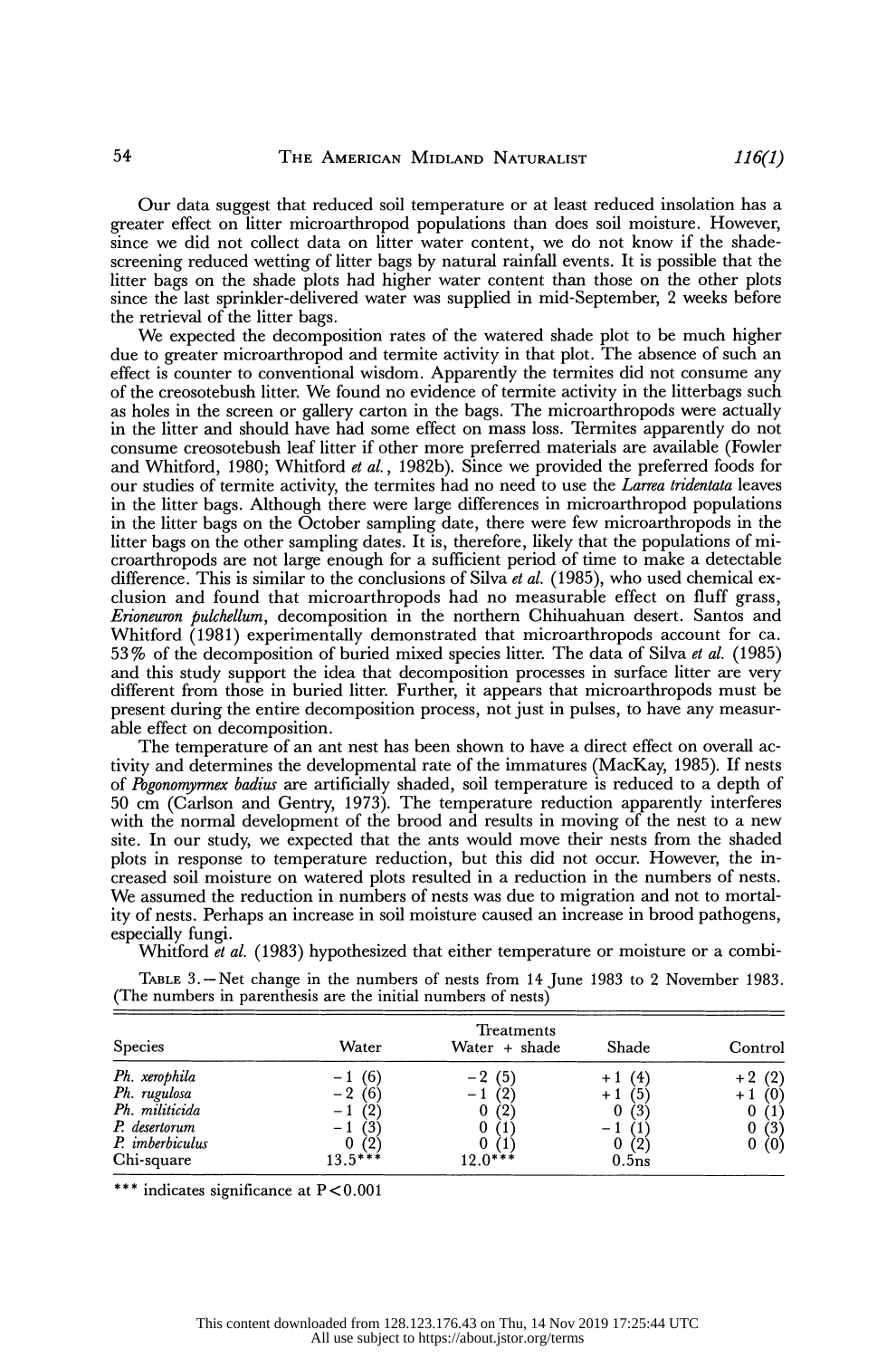nation of the two limits activity of desert soil arthropods. Data from this study provide specific tests of that hypothesis. Aboveground activity of termites is limited by soil mois ture, and soil temperature has relatively little effect, at least during the spring to au tumn seasons. Increased soil moisture reduces ant populations and temperature has lit tle effect. Reduced litter temperatures increases litter microarthropod populations; in creased soil moisture has little effect. The effects of these factors on soil arthropods should be of great importance to the overall soil community as these groups of insects have been shown to be very abundant and extremely important in desert soils (MacKay, 1981; Santos and Whitford, 1981; Parker et al., 1982; Whitford et al., 1982b; Whitford et al., 1983).

Acknowledgments. - We wish to thank Sonia Galindo and Amilton Ferreira for assistance in constructing the plots, Brenda Massad and Nora Silva for typing the manuscript. An anony mous reviewer provided many useful comments. The investigation was supported by grant BSR 821539 from the National Science Foundation to W. G. Whitford.

# LITERATURE CITED

- BADAWI, A., A.A. FARAGALLA AND A. DABBOUR. 1984. Population studies of some species of termites in Al-Kharj Oasis, Central Region of Saudi Arabia. Z. angew. Entomol., 97:253-261.
- CARLSON, D. M. AND J. B. GENTRY. 1973. Effects of shading on the migratory behavior of the Florida harvester ant, Pogonomyrmex badius. Ecology, 54:452-453.
- ETTERSHANK, G., J. A. ETTERSHANK AND W. G. WHITFORD. 1980. Location of food sources by subterranean termites. Environ. Entomol., 9:645-648.
- FOWLER, H. G. AND W. G. WHITFORD. 1980. Termites, microarthropods and the decomposition of senescent and fresh creosotebush (*Larrea tridentata*) leaf litter. *J. And Environ.*, 3:63-68.
- HAVERTY, M. I., J. P. LAFAGE AND W. L. NUTTING. 1974. Seasonal activity and environmental control of foraging of the subterranean termite Heterotermes aureus (Snyder) in a desert grassland. Life Sci., 15:1091-1101.
	- AND W. L. NUTTING. 1976. Environmental factors affecting the geographical distribu tion of two ecologically equivalent termite species in Arizona. Am. Midl. Nat., 95:20-27.
- JOHNSON, K. A. AND W. G. WHITFORD. 1975. Foraging ecology and relative importance of subterranean termites in Chihuahuan desert ecosystems. Environ. Entomol., 4:66-70.
- KRANTZ, G. W. 1975. A manual of Acarology, 1st Ed. O.S.U. Bookstores Inc., Corvallis, Oregon. 335 p.
- LAFAGE, J. P., M. I. HAVERTY AND W. C. NUTTING. 1976. Environmental factors correlated with the foraging behavior of a desert subterranean termite *Gnathamitermes perplexus* (Banks) (Isoptera: Termitidae). Sociobiology, 2:155-169.
- MACKAY, W. P. 1981. A comparison of the nest phenologies of three species of *Pogonomyrmex* harvester ants (Hymenoptera: Formicidae). Psyche, 88:25-74.

. 1985. Temperature modifications of the nest of *Pogonomyrmex montanus* (Hymenoptera: Formicidae). Southwest. Nat., 30:307-309.

- , J. BLIZZARD, J. MILLER AND W. G. WHITFORD. 1985. An analysis of aboveground gal lery construction by the subterranean termite Gnathamitermes tubiformans (Isoptera: Termitidae). Environ. Entomol., 14:470-474.
- Noy-MEIR, I. 1973. Desert ecosystems: environment and producers. Annu. Rev. Ecol. Syst., 4:25-52.

. 1974. Desert ecosystems: Higher trophic levels. Ibid., 5:195-214.

- PARKER, L. W., H. G. FOWLER, G. ETTERSHANK AND W. G. WHITFORD. 1982. The effects of subterranean termite removal on desert soil nitrogen and ephemeral flora. J. Arid Envi-
- ron., 5:53-59. SANTOS, P. F., E. DEPREE AND W. G. WHITFORD. 1978. Spatial distribution of litter and mi croarthropods in a Chihuahuan desert ecosystem. Ibid., 1:41-48.
	- AND W. G. WHITFORD. 1981. The effects of microarthropods on litter decomposition in a Chihuahuan desert ecosystem. *Ecology*, , **62**:654-663.
- , N. Z. ELKINS, Y. STEINBERGER AND W. G. WHITFORD. 1984. A comparison of surface